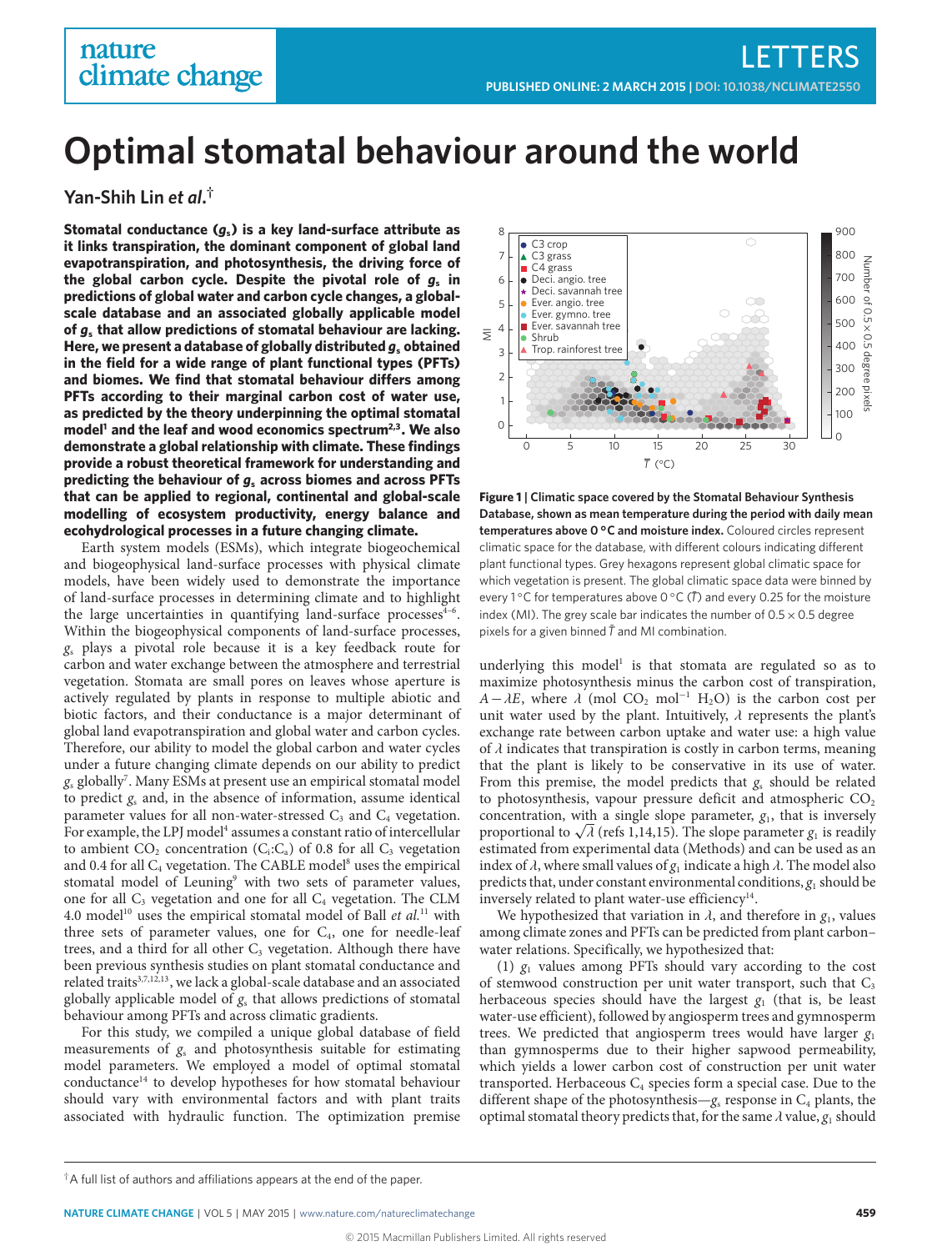be approximately one-fifth of what it would be for  $C_3$  species (see Supplementary Note). We therefore predicted that  $C_4$  plants would have the lowest  $g_1$  and be the most water-use efficient PFT.<br>(2) For trees,  $\lambda$  should increase with wood density, due to the

(2) For trees,  $\lambda$  should increase with wood density, due to the higher cost of wood construction<sup>[16](#page-4-13)</sup> per unit water transported. Therefore, within both angiosperms and gymnosperms, species with larger wood densities should lead to higher carbon cost per unit water transport (smaller values of  $g_1$ ).

(3) Low soil water availability should increase  $\lambda$ , so plants adapted to dry environments should have larger  $\lambda$  and lower  $g_1$ .<br>(4)  $g$ , values should increase with growth tempera

(4)  $g_1$  values should increase with growth temperature for two reasons. First, in the derivation of the optimal stomatal model<sup>[14](#page-4-11)</sup>,  $g_1$ is approximately proportional to  $\Gamma^*$  (the CO<sub>2</sub> compensation point in absence of photorespiration). As  $\Gamma^*$  is exponentially dependent on temperature<sup>[17](#page-4-14)</sup>,  $g_1$  should increase with temperature. Second, the viscosity of water decreases with increasing temperature, making it less costly to transport water, leading to an increased  $g_1$  (ref. [15\)](#page-4-12).

To test these hypotheses, we collated a globally distributed database of  $g_s$  and photosynthesis, including 56 field studies covering a wide range of biomes from Arctic tundra, boreal and temperate forest to tropical rainforest (Supplementary Table 2). We estimated the model coefficient,  $g_1$ , from observations of leaf-level gas exchange  $(g_s$  and rates of net photosynthesis, see Methods) and environmental drivers (vapour pressure deficit and ambient  $CO<sub>2</sub>$  concentration). Next, we correlated estimates of  $g<sub>1</sub>$  with two climatic variables:  $T$ , which is the mean temperature over the period when daily mean temperatures are above  $0^{\circ}$ C, and a moisture index (MI), which is calculated as the ratio of mean annual

#### <span id="page-1-1"></span>**Table 1** | Analysis of variance table for  $g_1$  as a function of MI and  $\bar{T}$ .

| Model               |  |          |         |         |                   |
|---------------------|--|----------|---------|---------|-------------------|
| Variables no.d.f.   |  | den d.f. | F-value | p-value | Marginal $R^2$    |
| Intercept           |  | 97       | 76.97   | < 0.001 | 0.35              |
| MI                  |  | 97       | 13.38   | 0.004   | Conditional $R^2$ |
|                     |  | 97       | 718     | 0.009   | 0.89              |
| $M1 \times \bar{T}$ |  | 97       | 2.61    | 0.110   |                   |

no. d.f.: degrees of freedom in the numerator; den d.f.: degrees of freedom in the denominator.

precipitation to the equilibrium evapotranspiration. Both  $\overline{T}$  and MI were derived from observed long-term meteorological data as proxies of the temperature and water availability that are relevant to plant physiological functions for each site<sup>[18](#page-4-15)</sup>. Our database included a range of  $\overline{T}$  from 2.7 to 29.7 °C and a range of MI from 0.17 to 3.26, representing the majority of the climatic space for vegetation-covered land surfaces (Fig. [1\)](#page-0-0). We then tested how  $g_1$  varies with MI and T across PFTs and biomes.

We found a clear pattern of  $g_1$  variation among different PFTs, with evergreen savannah trees (all angiosperms) having the largest  $g_1$ , followed by  $C_3$  crops and grasses, angiosperm trees (other than evergreen savannah trees), gymnosperm trees, and  $C_4$  grasses (Supplementary Table 3 and Fig. [2\)](#page-1-0). For angiosperm trees,  $g_1$  was negatively correlated with wood density, although we did not find a correlation for gymnosperm species (Fig. [3\)](#page-2-0). Across the entire



<span id="page-1-0"></span>**Figure 2** | Mean  $g_1$  values for plant functional types defined by different classification schemes. Each bar represents the mean values  $\pm$  1SE of  $g_1$  from the stomatal model fitted using a nonlinear mixed-effects model assuming species as a random effect. The sample sizes (n) are the number of measurements. In the case of diurnal measurements, measurements might be done on the same leaf but under different environmental conditions. Species number (spp) indicates the number of the species in each group. Panels  $\mathbf{b}$ –**d** include  $C_3$  species data only.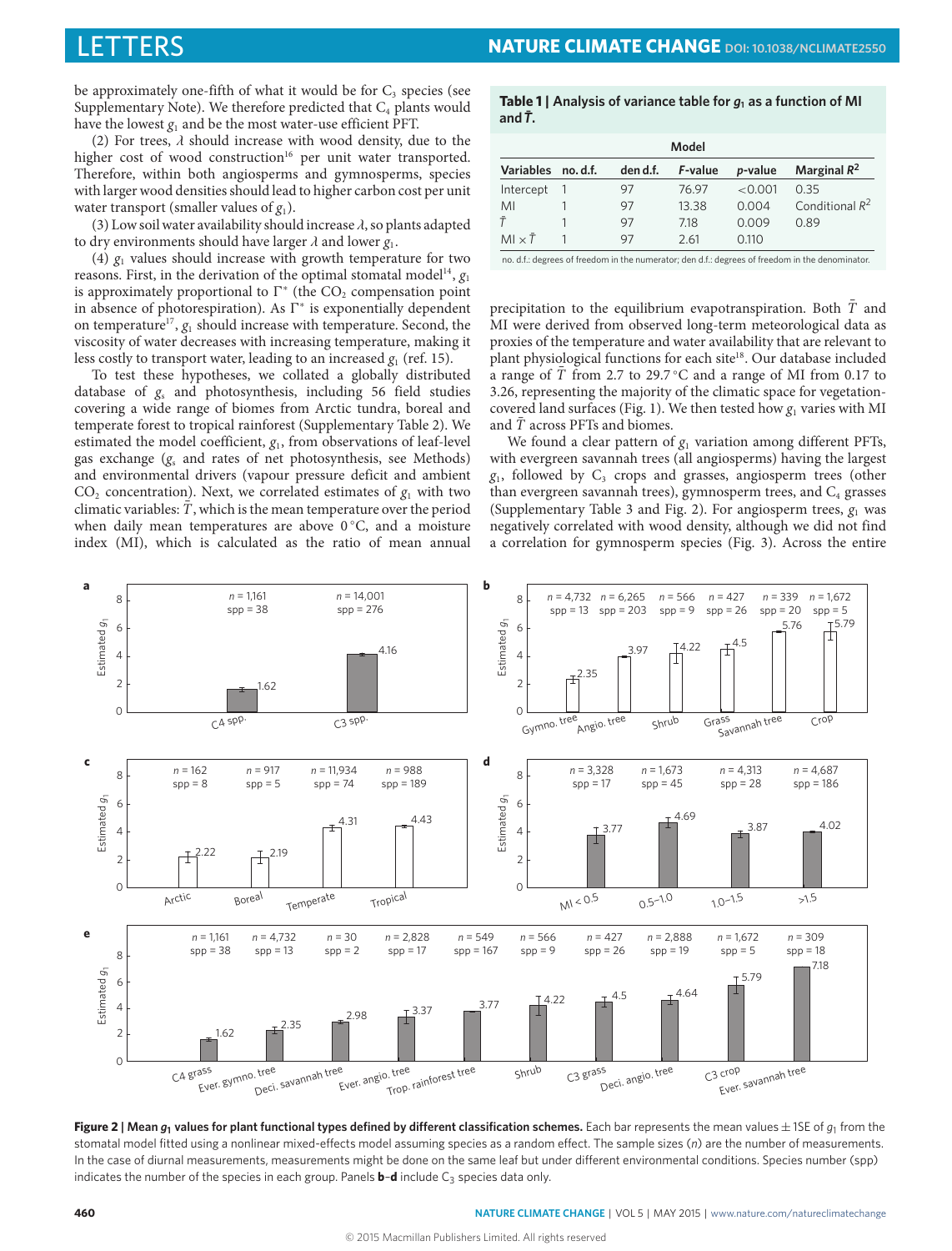

<span id="page-2-0"></span>**Figure 3 | Relationship between** *g***<sup>1</sup> and wood density for angiosperm and gymnosperm trees.** Savannah tree species (all of which were angiosperms) are indicated separately. Each data point represents mean  $\pm$  1SE of  $g_1$  for an individual species fitted with a nonlinear regression model. A linear regression line was fitted only for angiosperm trees due to the lack of a significant linear relationship for gymnosperm trees. The fitted linear regression relationship between *g*<sup>1</sup> and wood density for angiosperm trees is: *g*<sup>1</sup> =−3.97∗WD+6.53 (*P*=0.0008, *R* <sup>2</sup> =0.21). Wood density data were obtained from Global Wood Density Database[2,](#page-4-0)[29](#page-4-16) and are available for 47 species in the Stomatal Behaviour Synthesis Database. The wood density database is a collection of published data based on actual measurements.

data set,  $g_1$  significantly increased with  $\overline{T}$  and MI. When evaluated as a bivariate relationship, we observed that there was a weak interactive effect of temperature and moisture availability on  $g_1$ 

(Table [1;](#page-1-1)  $p=0.11$ ): in wet environments,  $g_1$  was largest at sites with high  $\overline{T}$ , but it varied with  $\overline{T}$  to a smaller degree across dry environments (Table [1](#page-1-1) and Fig. [4\)](#page-2-1).

Our results supported most of our hypotheses for how  $g_1$  should vary among PFTs (hypothesis 1). We predicted that variation in  $g<sub>1</sub>$  among PFTs would reflect differences in the carbon cost of water use for different PFTs, which in turn is a general result of different strategies for resource allocation<sup>[3,](#page-4-1)[15](#page-4-12)</sup>. Long-lifespan PFTs, such as gymnosperm trees, must invest more in building support and defence structures relative to short-lifespan PFTs, such as grasses, so that they can survive many years of biotic and abiotic stress. On the basis of this higher construction cost, we predicted a more conservative water-use strategy in trees (lower  $g_1$ ) than in  $C_3$  grasses (higher  $g_1$ ), and this was observed in the database. However, evergreen savannah trees formed an exception, with a surprisingly large  $g_1$  relative to expectations based on wood density and biome MI. The large  $g_1$  in the evergreen savannah trees may be related to the fact that these species have several hydraulic functional traits that allow them to have a less conservative wateruse strategy. These hydraulic functional traits include: deep roots to access groundwater, large sapwood area to leaf area ratios<sup>[19](#page-4-17)</sup>, and dryseason declines in total leaf area to balance increased atmospheric aridity<sup>[20](#page-4-18)</sup>. In addition, there may be seasonal shifts in  $\lambda$  from wet to dry season, reflecting changes in the relative availability of water. Seasonal measurements suggest dry-season  $g_1$  is lower than wetseason  $g_1$  (Supplementary Fig. 3). This special case of evergreen savannah trees is worthy of further investigation.

We found a significant negative relationship between  $g_1$  and wood density among angiosperm trees (Fig. [3;](#page-2-0) excluding savannah angiosperm trees) which supported hypothesis 2. A larger wood



<span id="page-2-1"></span>Figure 4 | Estimated and predicted  $q_1$  as a function of  $\vec{\tau}$  and MI. a.b. Relationship between estimated  $q_1$  and mean temperature during the period with daily mean temperatures above 0 °C ( $\bar{T}$ ; °C) (a) and moisture index (MI) (b) at experimental sites among species across different plant functional types (PFTs). Each data point represents the mean  $\pm$  1SE of  $g_1$  for individual species fitted with a nonlinear regression model. Classification of plant functional types are shown in Fig. [2e](#page-1-0). **c,d**, Predicted  $q_1$  under different ranges of MI (**c**) and  $\bar{T}$  (**d**) presented as a partial regression plot. Predictions in **c** and **d** are from a weighted linear mixed-effects model for log( $g_1$ ) using the inverse of the SE of  $g_1$  as weights to account for the uncertainty of  $g_1$  fitting and assuming PFTs as a random effect to account for the differences in intercept among PFTs. Coloured lines represent the predicted  $g_1$  based on fitted model coefficients (Supplementary Table 5). Coloured dots represent the partial regression predictions at a given fixed MI or*T*¯ level.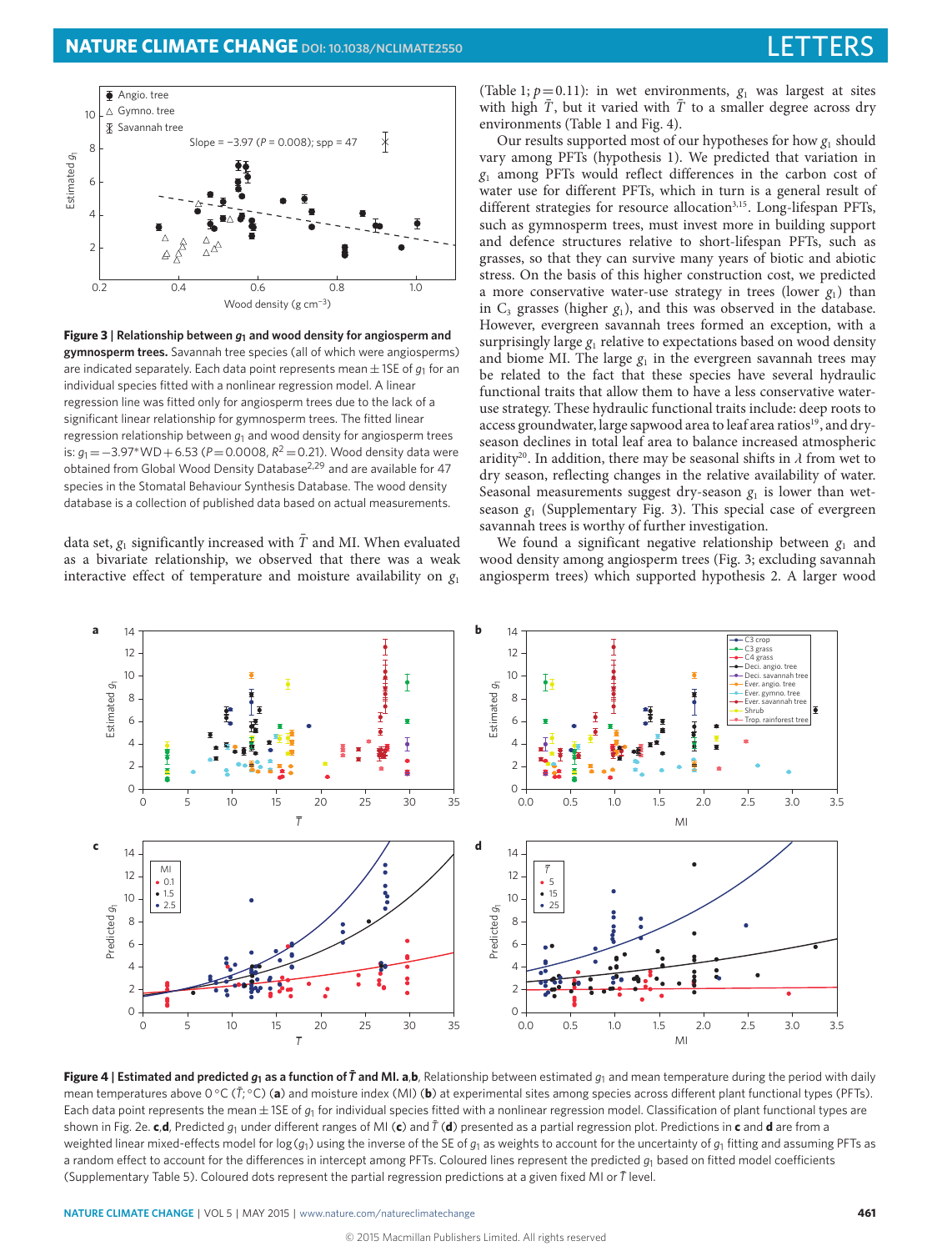density is highly correlated with other hydraulic traits that are advantageous for plants to avoid hydraulic failure and to sustain more negative sapwood water pressures during periods of soil water deficit<sup>[21](#page-4-19)</sup>. Such an investment in wood density comes at the expense of a reduced capacity for stem water storage, reduced sapwood conductivity and an increased carbon cost of construction per unit volume[22](#page-4-20)[–24](#page-4-21), and thus was expected to lead to a more conservative water-use strategy, as we found for angiosperms. However, we did not find such a relationship among gymnosperm trees. This lack of correlation may be due to the limited variability in wood density in gymnosperms. There are significant differences in the anatomical structure of sapwood water transport between angiosperms and gymnosperms. The majority of angiosperm trees have evolved to separate the water transport structure (that is, vessels) from the mechanical support structure, while gymnosperm trees do not have such a functional differentiation, as tracheids are used for both water transport and mechanical support<sup>[2,](#page-4-0)[21](#page-4-19)</sup>. Therefore, wood density is a good proxy for quantifying the trade-offs between transport and support investments for angiosperm trees, but not for gymnosperm trees<sup>[2](#page-4-0)</sup>. The distinct differences in water-use strategy between angiosperm trees and gymnosperm trees (Fig. [2\)](#page-1-0) is consistent with a recent observation that angiosperms maintain a much smaller hydraulic safety margin than gymnosperms<sup>[25](#page-4-22)</sup>; consequently, angiosperms allow some loss of hydraulic conductivity—a risktolerant strategy—while gymnosperms minimize this loss. This evolutionary development confers an advantage to angiosperm trees by allowing them to use water in a less conservative way, thereby increasing their carbon gain relative to gymnosperm trees.

Our results supported our hypotheses regarding  $g_1$  variation with soil moisture stress and temperature (hypotheses 3 and 4) and demonstrated different degrees of responses in  $g_1$  between MI and  $\overline{T}$ . These differing responses demonstrate plant coordination of resource allocation strategies along two climatic gradients, a relationship that has been mostly ignored in many ESMs at present (Fig. [4\)](#page-2-1). Such relationships are not surprising as the two climatic factors affect λ and Γ\* in different directions between warm/dry and<br>warm/wet environments: in a warm/wet environment. Γ\* increases warm/wet environments: in a warm/wet environment,  $\Gamma^*$  increases because of higher temperature and  $\lambda$  decreases because of lower moisture stress, leading to higher  $g_1$ . However, in a warm/dry environment, higher temperature still promotes the increase of  $\Gamma^*$ , but moisture stress also increases  $\lambda$ , which means  $g_1$  would increase to a smaller degree than in a warm/wet environment. A further explanation is that plants growing in dry environments are likely to be more hydraulically constrained by the need to avoid xylem embolism than those growing in wet environments, and thus there should be less variation in  $g_1$  with other factors.

Our study demonstrates a robust, process-based framework that can be applied at different spatial scales for understanding and predicting the behaviour of stomatal conductance across biomes and across PFTs. We analysed a global stomatal behaviour data set along two major climatic axes, providing a step forward in our understanding of stomatal behaviour in different environments. Our findings will allow the ESM community to move on from using empirical stomatal models with tuned parameters<sup>[4](#page-4-2)[,8](#page-4-5)[,10](#page-4-7)</sup> to using a more robust, theory-derived optimal stomatal model with meaningful parameters. In addition, we provide a valuable stomatal behaviour database that can be used to parameterize  $g_s$ among PFTs and can be applied directly within ESMs to simulate ecosystem productivity and ecohydrological responses to future climate scenarios across regional, continental and global scales.

#### **Methods**

**Source of data.** We synthesized published and unpublished leaf-level gas exchange data for a wide range of PFTs and biomes (Supplementary Table 2). In all cases, measurements were made using leaf cuvette chambers that measure water vapour and  $CO<sub>2</sub>$  fluxes from leaves. We used only data sets including

instantaneous measurements under ambient field conditions. We did not include any data sets from standard response curve measurements, such as  $CO<sub>2</sub>$  response curves or light response curves. Our database covers 314 species from 56 experimental sites around the world, with 17 sites from Australasia, 15 sites from Europe, 14 sites from North America, six sites from Asia, three sites from South America and one site from Africa. Site latitudes range from 42.9◦ S to 72.3◦ N, although the majority of the sites are within the temperate zone ( $n=35$ ; latitude range between  $23.5°$  and  $55°$  and between  $-23.5°$  and  $-55°$ ), followed by tropical zone ( $n=14$ ; latitude range between  $-23.5°$  and  $23.5°$ ), boreal zone ( $n=6$ ; latitude range between 55° and 66.5°) and Arctic zone ( $n=1$ ; latitude range above 66.5◦ ). The whole database is publicly available and can be downloaded from the data repository [\(http://figshare.com/articles/Optimal\\_](http://figshare.com/articles/Optimal_stomatal_behaviour_around_the_world/1304289) stomatal behaviour around the world/1304289).

We derived MI and  $\overline{T}$  from Climate Research Unit climatology data (CRU CL1.0; ref. [26\)](#page-4-23) from 1960 to 1990 with a modified version of the STASH model<sup>[27](#page-4-24)</sup> at a grid resolution of 0.5°. In this derivation,  $\bar{T}$  was calculated as the ratio of the annual sum of linear interpolated daily temperatures above 0 ◦C (growing degree days) to the length of this period; MI was calculated as the ratio of mean annual precipitation to the equilibrium evapotranspiration  $(E_{eq})$ . We estimated  $E_{eq}$  from monthly mean temperature and net radiation (calculated from monthly mean percentage of cloud cover)<sup>[27](#page-4-24)</sup>. The Sea-WiFS fAPAR (fraction absorbed photosynthetically active radiation) product<sup>[28](#page-4-25)</sup> was used to determine areas with green vegetation cover at a grid resolution of 0.5◦ , as shown in Fig. [1.](#page-0-0) The wood density data were obtained from the Global Wood Density Database<sup>[2](#page-4-0)29</sup>.

**Data analysis.** We used leaf-level gas exchange data sets which were collected with standard portable gas exchange instruments. We used data measured at a photosynthetic photon flux density (PPFD) >0  $\mu$ mol m<sup>-2</sup> s<sup>-1</sup>, and only data collected from the top third of the canopy. In all cases, species were grown under ambient environmental conditions and were not subjected to any treatments, such as elevated  $CO<sub>2</sub>$ , temperature, or drought treatments. We employed the optimal stomatal model<sup>[14](#page-4-11)</sup>:

<span id="page-3-1"></span>
$$
g_s = 1.6\left(1 + \frac{g_1}{\sqrt{D}}\right)\frac{A}{C_a} \tag{1}
$$

where *D* is vapour pressure deficit (kPa), *A* is net photosynthesis rate (µmol m<sup>-2</sup> s<sup>-1</sup>),  $C_a$  is CO<sub>2</sub> concentration at the leaf surface (ppm), and  $g_1$  is the model coefficient. We used a nonlinear mixed-effect model to estimate the model slope coefficient,  $g_1$ , for each group separately for various classification schemes, as shown in Fig. [2.](#page-1-0) In this model, individual species were assumed to be the random effect to account for the differences in the  $g_1$  slope among species within the same group.

In the original derivation of the optimal stomatal model<sup>[14](#page-4-11)</sup>, an intercept term  $g_0$  was added to equation [\(1\)](#page-3-1) to ensure correct behaviour of  $C_i$  as A approaches zero, following Leuning<sup>[9](#page-4-6)</sup>. This term is often thought of as representing the minimum, or cuticular stomatal conductance. Here, we did not fit this term for several reasons. First, fitted values of  $g_0$  and  $g_1$  tend to be correlated, meaning that it is not possible to compare values of  $g_1$  across data sets when  $g_0$  has also been fitted. Second, it is not clear that adding an intercept to equation [\(1\)](#page-3-1) is the correct way to handle a minimum stomatal conductance, because this affects all predictions of  $g_s$ , not just those where A is close to zero. It may be more appropriate to include the  $g_0$  term as a minimum bound to equation [\(1\)](#page-3-1).

To test how  $g_1$  varies with climatic variables (that is, MI and  $\overline{T}$ ), we first estimated  $g_1$  for each species using a nonlinear regression model (Supplementary Table 4). We then used a weighted linear mixed-effect model to test the relationship between  $g_1$ , MI and  $\overline{T}$ . We fitted the model as:

#### $log(g_1) \sim MI + \bar{T} + MI \times \bar{T}$

using the inverse of the standard error (SE) of  $g_1$  as the weighting scale to account for the uncertainty of  $g_1$  fitting and assuming PFTs as the random effect to account for the differences in intercept among PFTs. To evaluate the goodness of fit of the linear mixed-effect models, we calculated both the marginal  $R<sup>2</sup>$  to quantify the proportion of variance explained by the fixed factors alone and the conditional  $R<sup>2</sup>$  to quantify the proportion of variance explained by both the fixed and random factors<sup>[26](#page-4-23)</sup>. The relationship between  $g_1$  and wood density was tested with a simple linear regression model. All model estimations and statistical analyses were performed with R 3.1.0 (refs [30–](#page-4-26)[32\)](#page-4-27).

#### Received 16 August 2014; accepted 16 January 2015; published online 2 March 2015

#### **References**

<span id="page-3-0"></span>1. Cowan, I. R. & Farquhar, G. D. Stomatal function in relation to leaf metabolism and environment. Symp. Soc. Exp. Biol. **31,** 471–505 (1977).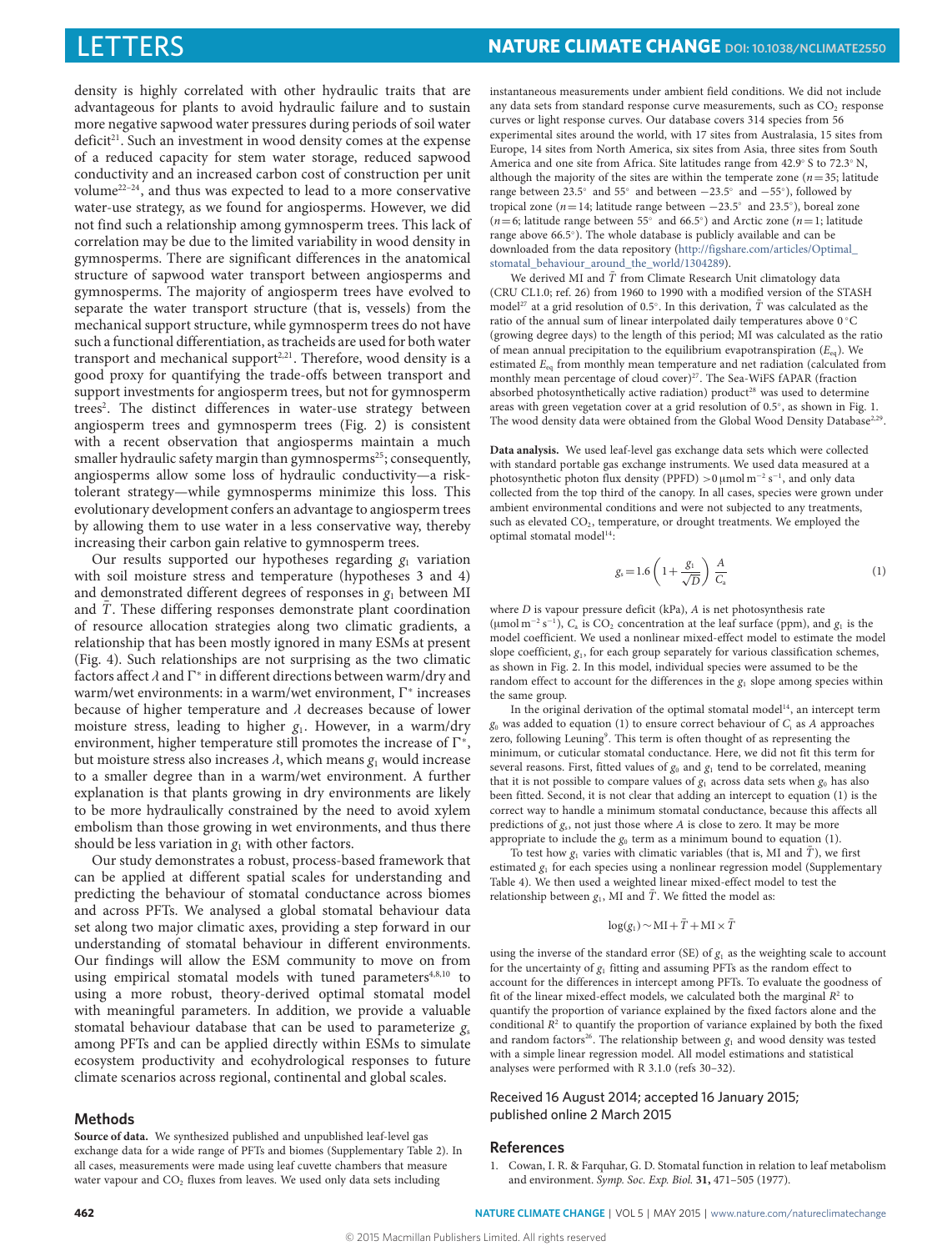- <span id="page-4-0"></span>2. Chave, J. et al. Towards a worldwide wood economics spectrum. Ecol. Lett. **12,** 351–366 (2009).
- <span id="page-4-1"></span>3. Wright, I. J., Falster, D. S., Pickup, M. & Westoby, M. Cross-species patterns in the coordination between leaf and stem traits, and their implications for plant hydraulics. Physiol. Plant. **127,** 445–456 (2006).
- <span id="page-4-2"></span>4. Sitch, S. et al. Evaluation of ecosystem dynamics, plant geography and terrestrial carbon cycling in the LPJ dynamic global vegetation model. Glob. Change Biol. **9,** 161–185 (2003).
- 5. Cao, M. & Woodward, F. I. Dynamic responses of terrestrial ecosystem carbon cycling to global climate change. Nature **393,** 249–252 (1998).
- <span id="page-4-3"></span>6. Friedlingstein, P. et al. Climate–carbon cycle feedback analysis: Results from the C4MIP model intercomparison. J. Clim. **19,** 3337–3353 (2006).
- <span id="page-4-4"></span>7. Schulze, E-D., Kelliher, F. M., Korner, C., Lloyd, J. & Leuning, R. Relationships among maximum stomatal conductance, ecosystem surface conductance, carbon assimilation rate, and plant nitrogen nutrition: A global ecology scaling exercise. Annu. Rev. Ecol. Syst. **25,** 629–660 (1994).
- <span id="page-4-5"></span>8. Kowalczyk, E. A. et al. The CSIRO Atmosphere Biosphere Land Exchange (CABLE)Model for Use in Climate Models and as an Offline Model (CSIRO Marine and Atmospheric Research, 2006).
- <span id="page-4-6"></span>9. Leuning, R. A critical appraisal of a combined stomatal-photosynthesis model for C3 plants. Plant Cell Environ. **18,** 339–355 (1995).
- <span id="page-4-7"></span>10. Oleson, K. W. et al. Technical Description of Version 4.0 of the Community Land Model (CLM) (NCAR, 2010).
- <span id="page-4-8"></span>11. Ball, J. T., Woodrow, I. E. & Berry, J. A. Progress in Photosynthesis Research (Martinus Nijhoff Publishers, 1987).
- <span id="page-4-9"></span>12. Kattge, J. et al. TRY—a global database of plant traits. Glob. Change Biol. **17,** 2905–2935 (2011).
- <span id="page-4-10"></span>13. Lloyd, J. & Farquhar, G. 13C discrimination during CO<sub>2</sub> assimilation by the terrestrial biosphere. Oecologia **99,** 201–215 (1994).
- <span id="page-4-11"></span>14. Medlyn, B. E. et al. Reconciling the optimal and empirical approaches to modelling stomatal conductance. Glob. Change Biol. **17,** 2134–2144 (2011).
- <span id="page-4-12"></span>15. Prentice, I. C., Dong, N., Gleason, S. M., Maire, V. & Wright, I. J. Balancing the costs of carbon gain and water transport: Testing a new theoretical framework for plant functional ecology. Ecol. Lett. **17,** 82–91 (2014).
- <span id="page-4-13"></span>16. Héroult, A., Lin, Y-S., Bourne, A., Medlyn, B. E. & Ellsworth, D. S. Optimal stomatal conductance in relation to photosynthesis in climatically contrasting Eucalyptus species under drought. Plant Cell Environ. **36,** 262–274 (2013).
- <span id="page-4-14"></span>17. Bernacchi, C. J., Singsaas, E. L., Pimentel, C., Portis, A. R. Jr & Long, S. P. Improved temperature response functions for models of Rubisco-limited photosynthesis. Plant Cell Environ. **24,** 253–259 (2001).
- <span id="page-4-15"></span>18. Harrison, S. P. et al. Ecophysiological and bioclimatic foundations for a global plant functional classification. J. Veg. Sci. **21,** 300–317 (2010).
- <span id="page-4-17"></span>19. Gotsch, S. et al. Allocation to leaf area and sapwood area affects water relations of co-occurring savanna and forest trees. Oecologia **163,** 291–301 (2010).
- <span id="page-4-18"></span>20. Eamus, D., O'Grady, A. P. & Hutley, L. Dry season conditions determine wet season water use in the wet—tropical savannas of northern Australia. Tree Physiol. **20,** 1219–1226 (2000).
- <span id="page-4-19"></span>21. Hacke, U. G., Sperry, J. S., Pockman, W. T., Davis, S. D. & McCulloh, K. A. Trends in wood density and structure are linked to prevention of xylem implosion by negative pressure. Oecologia **126,** 457–461 (2001).
- <span id="page-4-20"></span>22. Meinzer, F. C., James, S. A., Goldstein, G. & Woodruff, D. Whole-tree water transport scales with sapwood capacitance in tropical forest canopy trees. Plant Cell Environ. **26,** 1147–1155 (2003).
- 23. Bucci, S. J. et al. Functional convergence in hydraulic architecture and water relations of tropical savanna trees: From leaf to whole plant. Tree Physiol. **24,** 891–899 (2004).
- <span id="page-4-21"></span>24. Sperry, J. S., Meinzer, F. C. & McCulloh, K. A. Safety and efficiency conflicts in hydraulic architecture: Scaling from tissues to trees. Plant Cell Environ. **31,** 632–645 (2008).
- <span id="page-4-22"></span>25. Choat, B. et al. Global convergence in the vulnerability of forests to drought. Nature **491,** 752–755 (2012).
- <span id="page-4-23"></span>26. New, M., Hulme, M. & Jones, P. Representing twentieth-century space–time climate variability. Part I: Development of a 1961–90 mean monthly terrestrial climatology. J. Clim. **12,** 829–856 (1999).
- <span id="page-4-24"></span>27. Gallego-Sala, A. et al. Bioclimatic envelope model of climate change impacts on blanket peatland distribution in Great Britain. Clim. Res. **45,** 151–162 (2010).
- <span id="page-4-25"></span>28. Gobron, N. et al. Evaluation of fraction of absorbed photosynthetically active radiation products for different canopy radiation transfer regimes: Methodology and results using Joint Research Center products derived from SeaWiFS against ground-based estimations. J. Geophys. Res. **111,** D13110 (2006).
- <span id="page-4-16"></span>29. Zanne, A. E. et al. Data from: Towards a Worldwide Wood Economics Spectrum (Dryad Data Repository, 2009).
- <span id="page-4-26"></span>30. R Core Team R: A language and Environment for Statistical Computing (R Foundation for Statistical Computing, 2014).
- 31. Pinheiro, J., Bates, D., DebRoy, S., Sarkar, D. & Team, R. C. nlme: Linear and Nonlinear Mixed Effects Models R Package Version 3.1-117 (R Foundation for Statistical Computing, 2014).
- <span id="page-4-27"></span>32. Breheny, P. & Burchett, W. Visreg: Visualization of Regression Models R Package Version 2.0-5 (R Foundation for Statistical Computing, 2014).

### **Acknowledgements**

This research was supported by the Australian Research Council (ARC MIA Discovery Project 1433500-2012-14). A.R. was financially supported in part by The Next-Generation Ecosystem Experiments (NGEE-Arctic) project, which is supported by the Office of Biological and Environmental Research in the Department of Energy, Office of Science, and through the United States Department of Energy contract No. DE-AC02-98CH10886 to Brookhaven National Laboratory. M.O.d.B. acknowledges that the Brassica data were obtained within a research project financed by the Belgian Science Policy (OFFQ, contract number SD/AF/02) and coordinated by K. Vandermeiren at the Open-Top Chamber research facilities of CODA-CERVA (Tervuren, Belgium).

### **Author contributions**

Y-S.L., B.E.M. and R.A.D. conceived, designed and analysed the data and wrote the manuscript. I.C.P. contributed to study design and comments on the manuscript. R.A.D., B.E.M. and S.B. contributed to the implementation of the optimal stomatal model for C<sup>4</sup> species in the Supplementary Note. H.W. wrote the R script for the implementation of the STASH model and commented on the manuscript. All other authors contributed data and commented on the manuscript.

### **Additional information**

Supplementary information is available in the [online version of the paper.](http://www.nature.com/doifinder/10.1038/nclimate2550) Reprints and permissions information is available online at [www.nature.com/reprints.](http://www.nature.com/reprints) Correspondence and requests for materials should be addressed to Y-S.L.

### **Competing financial interests**

The authors declare no competing financial interests.

Yan-Shih Lin<sup>1</sup>\*, Belinda E. Medlyn<sup>1</sup>, Remko A. Duursma<sup>2</sup>, I. Colin Prentice<sup>1,3</sup>, Han Wang<sup>1</sup>, Sofia Baig<sup>1</sup>, Derek Eamus<sup>4</sup>, Victor Resco de Dios<sup>5</sup>, Patrick Mitchell<sup>6</sup>, David S. Ellsworth<sup>2</sup>, Maarten Op de Beeck<sup>7</sup>, Göran Wallin<sup>8</sup>, Johan Uddling<sup>8</sup>, Lasse Tarvainen<sup>9</sup>, Maj-Lena Linderson<sup>10</sup>, Lucas A. Cernusak<sup>11</sup>, Jesse B. Nippert<sup>12</sup>, Troy W. Ocheltree<sup>13</sup>, David T. Tissue<sup>2</sup>, Nicolas K. Martin-StPaul<sup>14</sup>, Alistair Rogers<sup>15</sup>, Jeff M. Warren<sup>16</sup>, Paolo De Angelis<sup>17</sup>, Kouki Hikosaka<sup>18</sup>, Qingmin Han<sup>19</sup>, Yusuke Onoda<sup>20</sup>, Teresa E. Gimeno<sup>2</sup>, Craig V. M. Barton<sup>2</sup>, Jonathan Bennie<sup>21</sup>, Damien Bonal<sup>22</sup>, Alexandre Bosc<sup>23,24</sup>, Markus Löw<sup>25</sup>, Cate Macinins-Ng<sup>26</sup>, Ana Rey<sup>27</sup>, Lucy Rowland<sup>28</sup>, Samantha A. Setterfield<sup>29</sup>, Sabine Tausz-Posch<sup>25</sup>, Joana Zaragoza-Castells<sup>28</sup>, Mark S. J. Broadmeadow<sup>30</sup>, John E. Drake<sup>2</sup>, Michael Freeman<sup>31</sup>, Oula Ghannoum<sup>2</sup>, Lindsay B. Hutley<sup>29</sup>, Jeff W. Kelly<sup>1</sup>, Kihachiro Kikuzawa<sup>32</sup>, Pasi Kolari<sup>33</sup>, Kohei Koyama<sup>32,34</sup>, Jean-Marc Limousin<sup>35</sup>, Patrick Meir<sup>28</sup>, Antonio C. Lola da Costa<sup>36</sup>, Teis N. Mikkelsen<sup>37</sup>, Norma Salinas<sup>38,39</sup>, Wei Sun<sup>40</sup> and Lisa Wingate<sup>23</sup>

<sup>1</sup>Department of Biological Sciences, Macquarie University, North Ryde, New South Wales 2109, Australia. <sup>2</sup>Hawkesbury Institute for the Environment, University of Western Sydney, Penrith, New South Wales 2751, Australia. <sup>3</sup>AXA Chair of Biosphere and Climate Impacts, Grand Challenges in Ecosystems and the Environment and Grantham Institute—Climate Change and the Environment, Department of Life Sciences, Imperial College London, Silwood Park Campus, Buckhurst Road, Ascot SL5 7PY, UK. <sup>4</sup>School of the Environment, University of Technology, Sydney, New South Wales 2007, Australia.